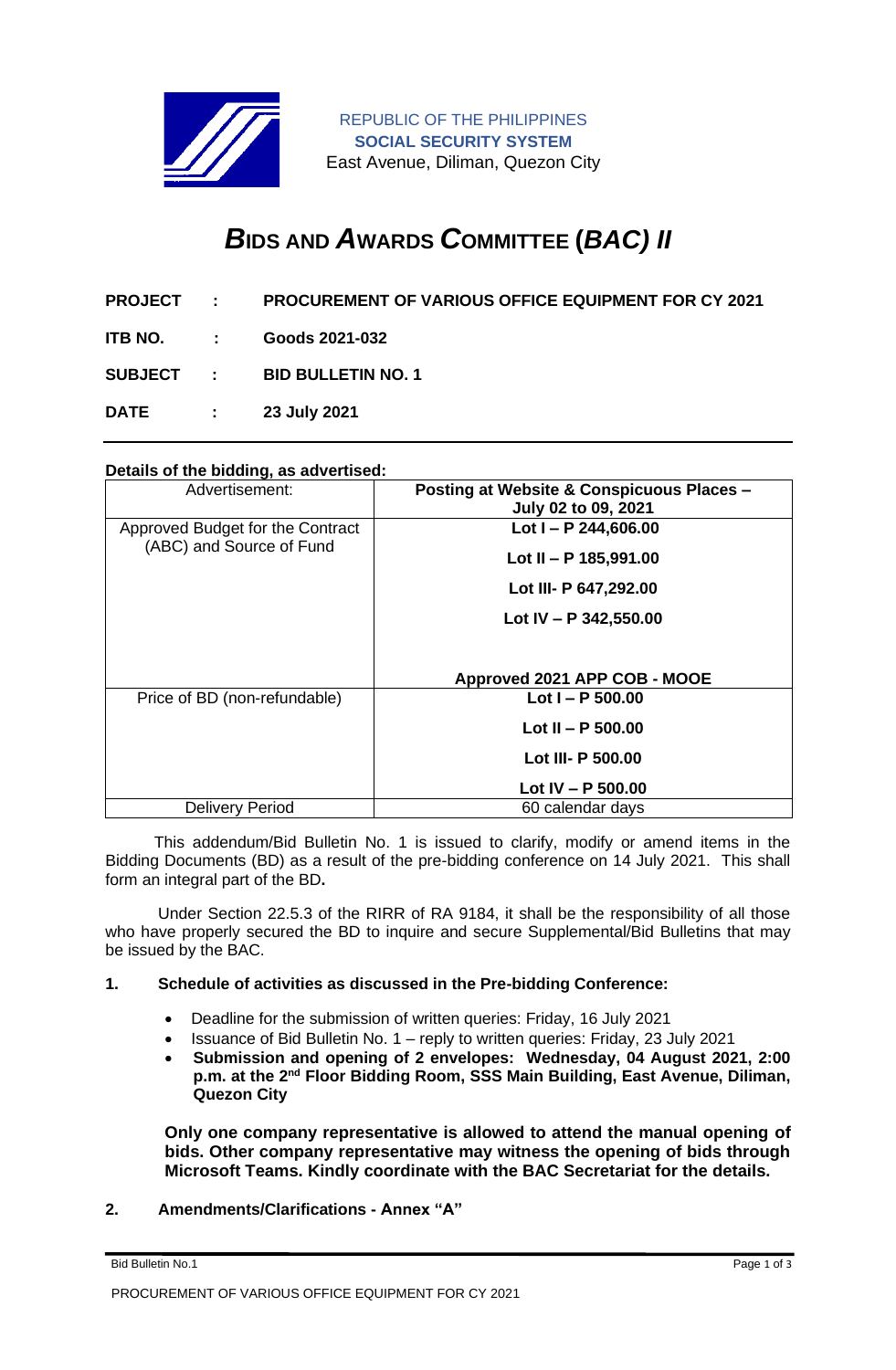# **3. Documentary Requirements**

# **a.1 st Envelope**

# **Applicable to for all the Lots**

a.1 PhilGEPS Certificate of Registration and membership.

In case of uploaded document/s, which validity period had already expired, submit the updated document/s.

- a.2 Statement of all its Ongoing Government and Private Contracts, including contracts awarded but not yet started, if any, whether similar or not similar in nature and complexity to the contract to be bid;
- a.3 JVA, in case of Joint Venture Class "B" Documents (Each partner of the joint venture shall submit the legal eligibility documents. The submission of technical and financial eligibility documents by any of the joint venture partners constitute compliance, except for SSS Clearance that must be complied by all JV partners);
- a.4 Omnibus Sworn Statement (form supplied) **and a copy of the Authority to Notarize from the Notary Public.**
- a.5 Foreign ownership limited to those allowed under the rules may participate in this Project, provided must submit any of the following:
	- Copy of Treaty, International or Executive Agreement; Or

• Certification from the relevant government office of their country stating that Filipinos are allowed to participate in government procurement activities for the same item or product.

• Certification from the DTI if the Bidder claims preference as a Domestic Bidder or Domestic Entity.

# **Applicable per Lot**

a.6 Statement of Single Largest Completed Contract (SLCC) similar to the project to be bid, **with supporting documents**, equivalent to at least **50% of the ABC per lot**, completed **within five (5) years** prior to the submission and opening of bids, adjusted by the bidder to current prices using PSA's consumer price index;

For this purpose, similar contract refers to the procurement of office equipment of similar category of item to be procured per lot.

- a.7 NFCC Computation or committed Line of Credit (form supplied)
- a.8 Bid Security (2% of the ABC for Cash or Manager's/Cashier's Check payable to SSS or Bank Draft of the ABC, 5% of the ABC for Surety Bond **or** Bid Securing Declaration – form supplied) and **a copy of the Authority to Notarize from the Notary Public).**
- a.7 Technical Documents project requirements
	- Section VI Schedule of Requirements (page 26)
	- Section VII Statement of Compliance with the Technical Specifications (pages 27 to 28)